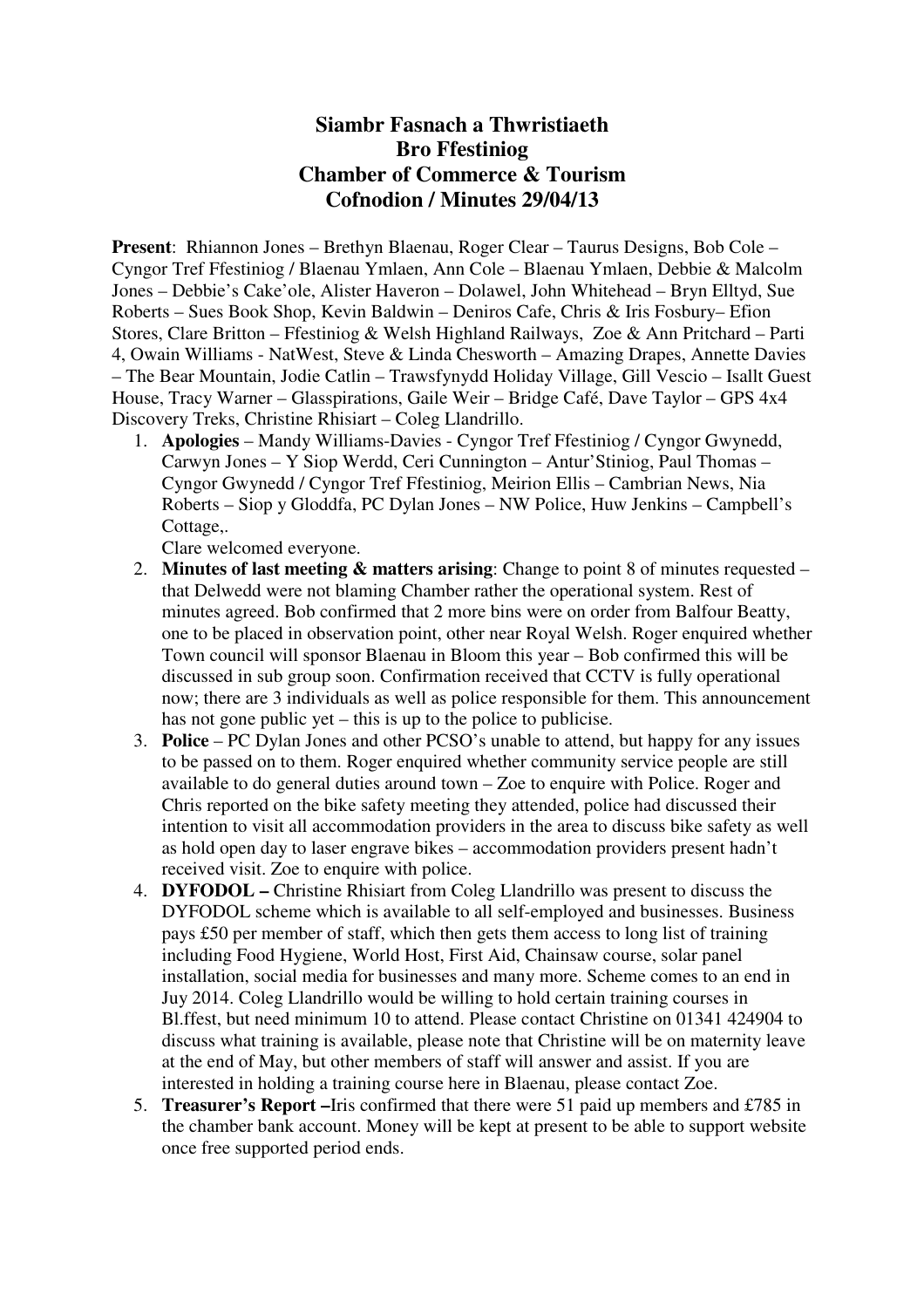6. **Membership Officer's Report –** Sue in contact with new members, with 2 brand new members attending the meeting for the first time. Sue still recruiting more. 2 new members gave brief introduction about their business:

**GPS 4x4 discovery treks:** Based in Manod, offers a range of services including wild camping, transport links and 4x4 holidays.

**Glasspirations:** Fused glass items for the home including glass coasters, clocks, tealight holders and soap dishes. Hoping to link with Parti4 to sell produce in the shop. In the middle of establishing and purchasing kiln to be able to produce items at home. Contact details will be on Bl.Ffest website soon.

- 7. **Marketing Officer's Report / Website** Alister confirmed that it's nearing the point of deciding which businesses to pull from website if membership payment has not been received soon. If you need to change your business details, send photos and latest deals to contact Alister. Website stats distributed during meeting. CB asked whether the business page could be categorised or include search facilities as long list is unpractical, especially for businesses right at the bottom. Alister to put first newsletter on the website. Clare thanked Alister for all of his hard work and time taken to tend to the website.
- **8. Blaenau Ymlaen** Regeneration work snagging nearly complete, apart from more planting elements. Secret Shopper exercise was held in the town during the Easter break, the reports will be circulated to each business confidentially. Meeting arranged for **Monday the 13<sup>th</sup> of May, 2013** 7pm at the Council Chamber to discuss general findings. All welcome to attend.

Chamber member suggested that Blaenau map and commercial activity was placed in the town centre to highlight the whole high street, BC agreed to raise this at next project board meeting. The regeneration work has been shortlisted for 3 major awards, raising the profile area with it.

Postcards with Blaenau photos have been printed and will be distributed free around the shops. Around 2000 old town guide books still in the chamber offices if any businesses would like more copies. Toilet work is underway and hopefully open in next few months – will include unique art work.

- 9. Antur Stiniog Apologies from Ceri Cunnington whom was unable to attend due to unforeseen circumstances. Zoe read his report to the chamber:
	- 5300 bikers have visited site.
	- Bought  $3<sup>rd</sup>$  mini bus due to high demand.
	- Visitor Centre to open mid-May.
	- Job advertisements for mini bus drivers and cooks in the paper this week. Antur Stiniog will be employing 13 local people by the start of June.
	- Exciting plans on the horizon to move to a new building in the town centre to promote their work and to be like a Visitor Centre / Outdoor Activities shop / Information Point / Training centre in collaboration with Coleg Meirion Dwyfor – so watch this space!
	- DhFFest biking festival happening on 13 and  $14<sup>th</sup>$  of July with 300 bikers and estimated 1000 visitors with music entertainment being arranged around the town's pubs by Gai Toms.
	- Red Bull has shown an interest in sponsoring us.
	- The build for the Llyn Tanygrisiau path will begin in the next 2 months open by the end of the year.
	- Link path from site to town centre will be ready by the end of the year.